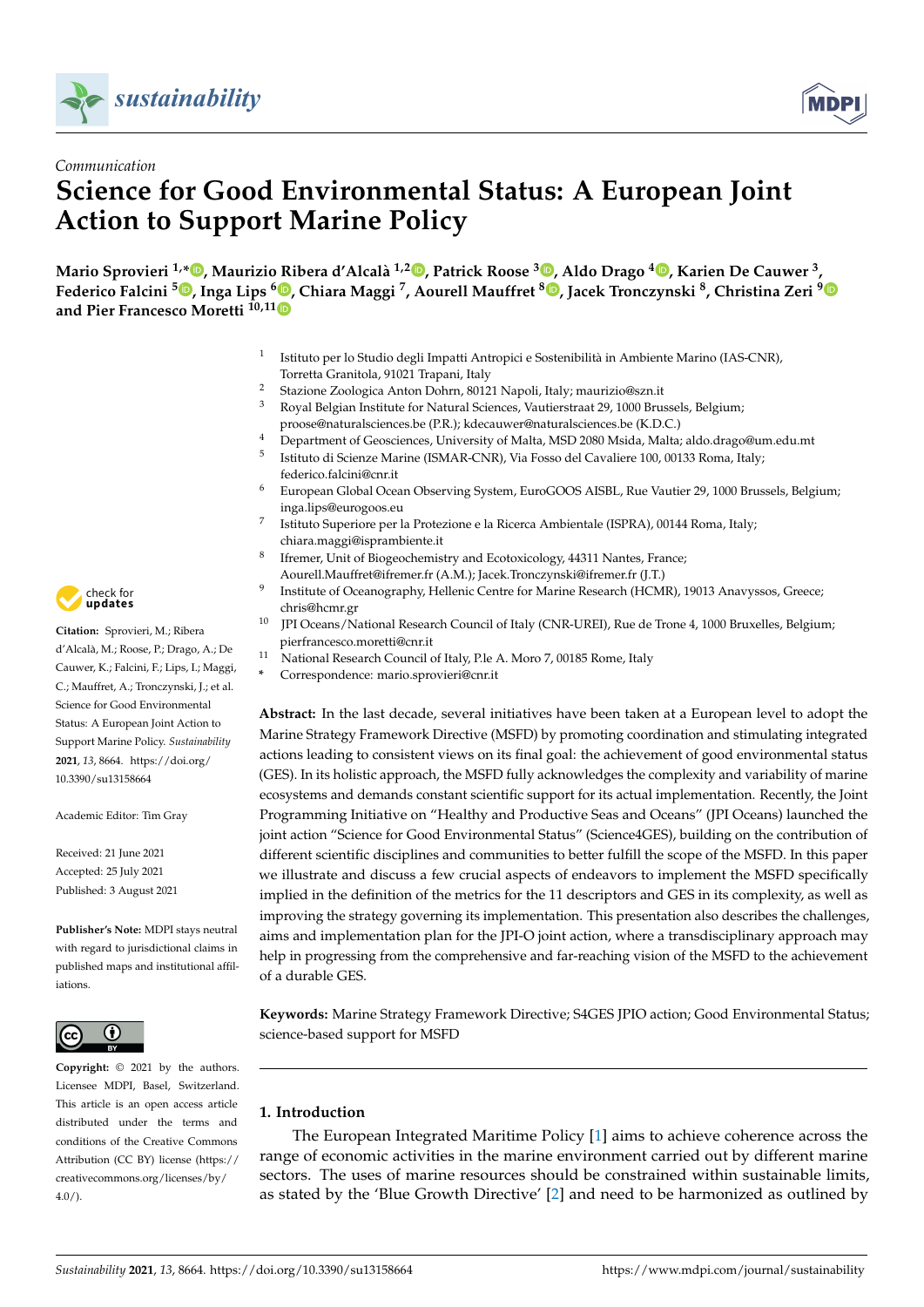the Maritime Spatial Planning Directive (MSPD, [\[3\]](#page-11-2)). In this context, the Marine Strategy Framework Directive (MSFD, [\[4\]](#page-11-3)) sets the standards conducive to sustainable marine ecosystems, and provides the overarching compliance criteria that need to be followed in conducting such economic activities (e.g., [\[5\]](#page-11-4)).

The MSFD promotes actions for environmental assessments, defines environmental targets and sets programs of monitoring and measures, with the overall objective of maintaining or restoring the good environmental status (GES) of European seas and their resources.

Our limited knowledge of the functioning of marine ecosystems is a stumbling block in securing the long-term sustainable exploitation of seas and the maintenance of marine ecosystem services over the coming decades (e.g., [\[6,](#page-11-5)[7\]](#page-11-6)). The MSFD is one of the initiatives taken so far to establish criteria for the exploitation of the sea with a precautionary approach, in order to prevent irreversible changes and to possibly revert or mitigate changes already caused by human activities in the marine realms.

The innovations in environmental policy progress, as proposed by the MSFD, should reside now in fostering an integrative, holistic ecosystem approach, looking at marine environments as ensembles of functional units with complex interactions fully coupled with the socio-economic system. This view constitutes the holistic ecosystem approach, which is the novel trait of the MSFD (e.g.,  $[8]$ ). However, even considering the marine environments by themselves, the very many organisms that interact with one another and with their abiotic contexts form a complex system, whose non-linear dynamics are hard to assess. Since the survival of one organism depends not only on abiotic (nutrients, temperature, resources, pollutants, hydrodynamic forcing, etc.) and biotic (metabolic capacity, range of tolerance to variations, plasticity, etc.) constraints, but also on its interactions with other organisms, the pressure on one species cannot be understood only in terms of univariate, prevalently abiotic–biotic interactions. Likewise, because of these multiple interactions the local extinction or migration of one species may impact the whole community (e.g., [\[9\]](#page-11-8)), which thus demands us to go beyond the census of target species [\[10\]](#page-11-9).

The backbone of the MSFD is a set of 11 descriptors which explicitly address key traits or processes linked to marine ecosystems, like the perturbations induced by anthropogenic pressures (descriptors 2, 3, 5–8, 10 and 11), and the persistence of the intrinsic structure (descriptor 1) or functioning (descriptor 4) of the systems [\[11\]](#page-11-10). The descriptors are formulated to describe how the processes should go, though very qualitatively, to secure the good status of such systems. On this basis, the MSFD proposes a list of indicators (characteristics, pressures and impacts in Annex III in MSFD) which, once determined, should lead to an assessment of the status of the environment (the descriptors) and subsequently to the overall qualification of the environmental status. Despite the innovative ecosystem view providing the conceptual framework of the 11 key descriptors and the connected 57 criteria [\[2\]](#page-11-1), the implementation of the MSFD faced several difficulties, among which were discrepancies among the regions in the procedures for the assessment (e.g., [\[12–](#page-11-11)[15\]](#page-11-12)), difficulty in moving beyond semi-quantitative assessments often based on expert knowledge (e.g.,  $[16]$ ), ambiguity in the use of terms (e.g.,  $[11]$ ) and geopolitical and governance problems [\[17](#page-11-14)[–21\]](#page-11-15). Therefore, a number of initiatives have recently been promoted to improve the implementation of MSFD to comply with its integrative view in favor of a sustainable use of the sea (e.g., [\[22,](#page-11-16)[23\]](#page-11-17)). Among these, specific efforts have explored aspects related to the metrics for the estimation of the various indicators, and the criteria (and possibly values of the observables associated to the criteria) needed for the assessment of GES (e.g., [\[24\]](#page-12-0) for D4). The MSFD came into force in 2008 with the goal of achieving GES by 2020. This interval represents the timeframe of the directive and encompasses the necessary time for its implementation at national levels. In 2018, the directive entered its second cycle (art.  $17$ ,  $[4]$ ) when countries are required to achieve coherent, coordinated and consistent updates of the determinations of GES. The initial assessment of, and the member states reports on, the environmental status carried out in the first six-year period showed a large variety of capacities and approaches, mainly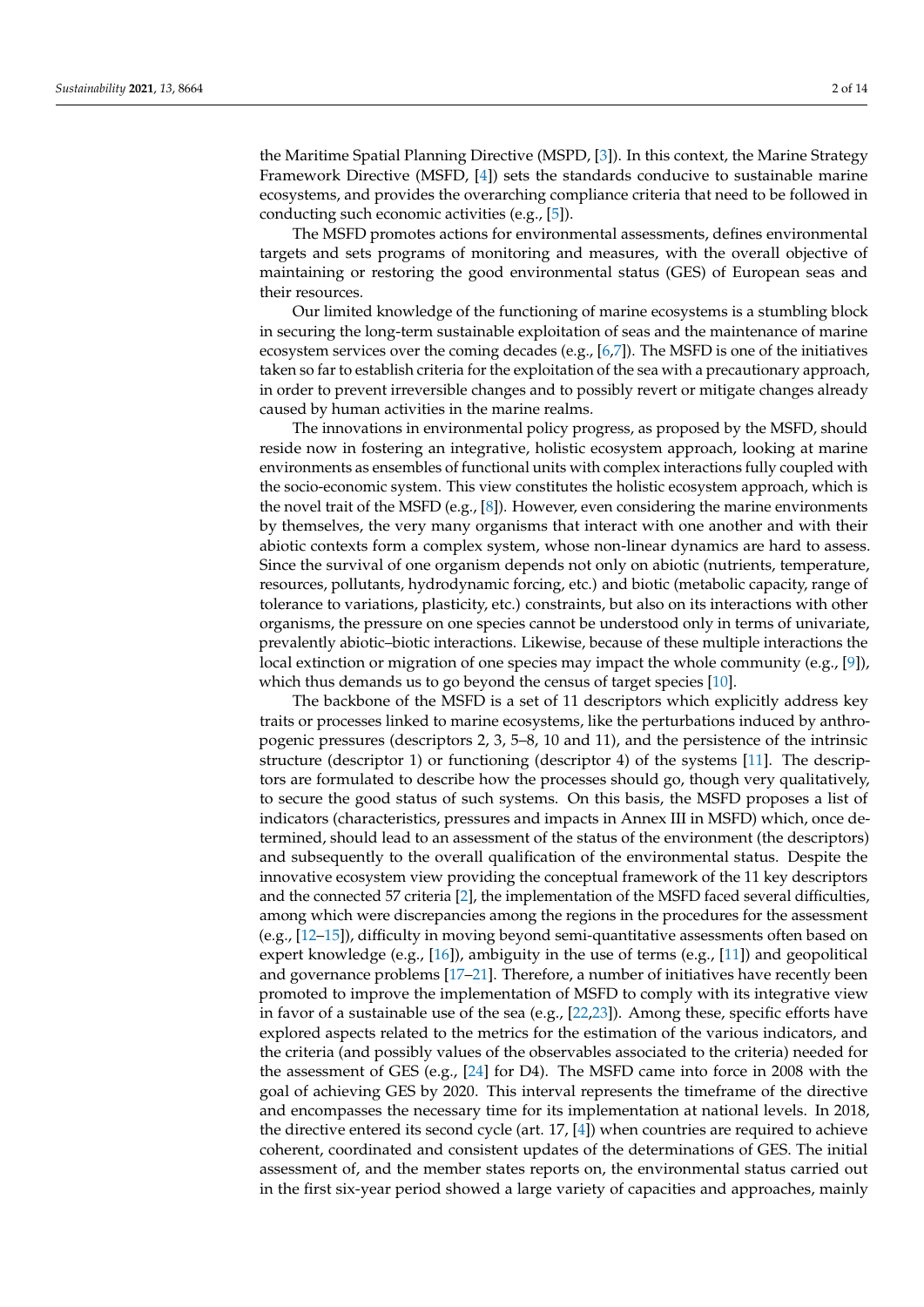describing a range of complexities and difficulties in the implementation of the directive from several points of view (e.g., [\[25\]](#page-12-1)). Challenges seem to be associated with the basic assumptions, i.e., the definition and the metrics connected to the assessment of GES as clearly revisited and refined in the second commission decision [\[2\]](#page-11-1). Moreover, the first commission's assessment [\[26\]](#page-12-2) showed the need for significant improvements in the quality, coherence and consistency of the definition of GES by member states.

The European Commission recognized that the criteria, methodological standards, and specifications for GES monitoring and assessment should be based on the best available science and technology, as well as on their improvements and progress when needed [\[2\]](#page-11-1). Despite this growing awareness, a more comprehensive and coherent connection between science and MSFD still needs to be effected to make practical and operational aspects *efficient* in providing *effective* assessments. In particular, we believe that (i) effective linkages between emerging knowledge, innovative approaches and techniques in marine science, and their implementations within the MSFD context should be developed; (ii) criteria, including threshold values, methodological standards and proper representation of the MSFD descriptors, improved on the basis of scientific and technical progress, should be periodically reviewed and amended; (iii) efficient mechanisms to develop and include new and innovative observational schemes and techniques, available for the member states, should also be built and strengthened (e.g.,  $[27]$ ). These efforts should lead to more consistency in the determination of the GES of different marine regions in the European seas.

Science must contribute to a revision of criteria, including the introduction of new criteria; develop sound risk-based approaches where needed; provide rigorous definitions and sharpen and refine or specify the concept of thresholds and subsequently of GES. Science also has a responsibility to foster data harmonization and interoperability, as well as to seek integrations among MSFD descriptors.

MSFD has made a valuable contribution to enhancing the awareness of the need for the protection of the marine environment within the scientific community, as testified by the more than 800 papers discussing the MSFD since 2002 (source: [https://clarivate.](https://clarivate.com/webofsciencegroup/solutions/web-of-science/) [com/webofsciencegroup/solutions/web-of-science/\)](https://clarivate.com/webofsciencegroup/solutions/web-of-science/). However, this does not immediately translate into social awareness, which is still partial and often disconnected from institutional initiatives such as the MSFD [\[28\]](#page-12-4). Today, after more than ten years of driven initiatives, it is timely to provide a refreshed perspective with a robust and mature approach to the definition of GES and its complexity. Indeed, the assessment metrics for the various environmental aspects covered by the 11 descriptors are critical. In particular, defining more clearly what we mean with the term "good" in environmental status evaluation is necessary, as only this can lead to an appropriate, practical approach and the successful implementation of the directive.

Herein, we report on the challenges, aims, implementation plan and progress of a European action launched by the Joint Programming Initiative on Healthy and Productive Seas and Oceans (JPI Oceans) in November 2019 named Science for Good Environmental Status (Science4GES; [https://www.jpi-oceans.eu/interdisciplinary-research-good](https://www.jpi-oceans.eu/interdisciplinary-research-good-environmental-status)[environmental-status\)](https://www.jpi-oceans.eu/interdisciplinary-research-good-environmental-status), which was intended to pave a complementary path to structure the science–policy interface to support GES. JPI Oceans is an intergovernmental strategic platform to coordinate and integrate research programs for tackling marine and maritime challenges. It was officially adopted in 2011 by the Council of the European Union and involves research funders from the European member states, associated countries and international partners in different typologies of action [\(https://jpi-oceans.eu/\)](https://jpi-oceans.eu/). The joint action Science4GES, within JPI, aims to contribute to a better understanding of GES and achieving it in a more integrative way, i.e., by expanding the ecosystem view up to governance, thus supporting the implementation of the MSFD and ultimately the sustainable use of the sea [\(https://www.jpi-oceans.eu/interdisciplinary-research-good-environmental-status\)](https://www.jpi-oceans.eu/interdisciplinary-research-good-environmental-status). Key to this will be improving our understanding of marine ecosystem functioning, how multiple activities impact the environment, how to fulfil the requests of MSFD (see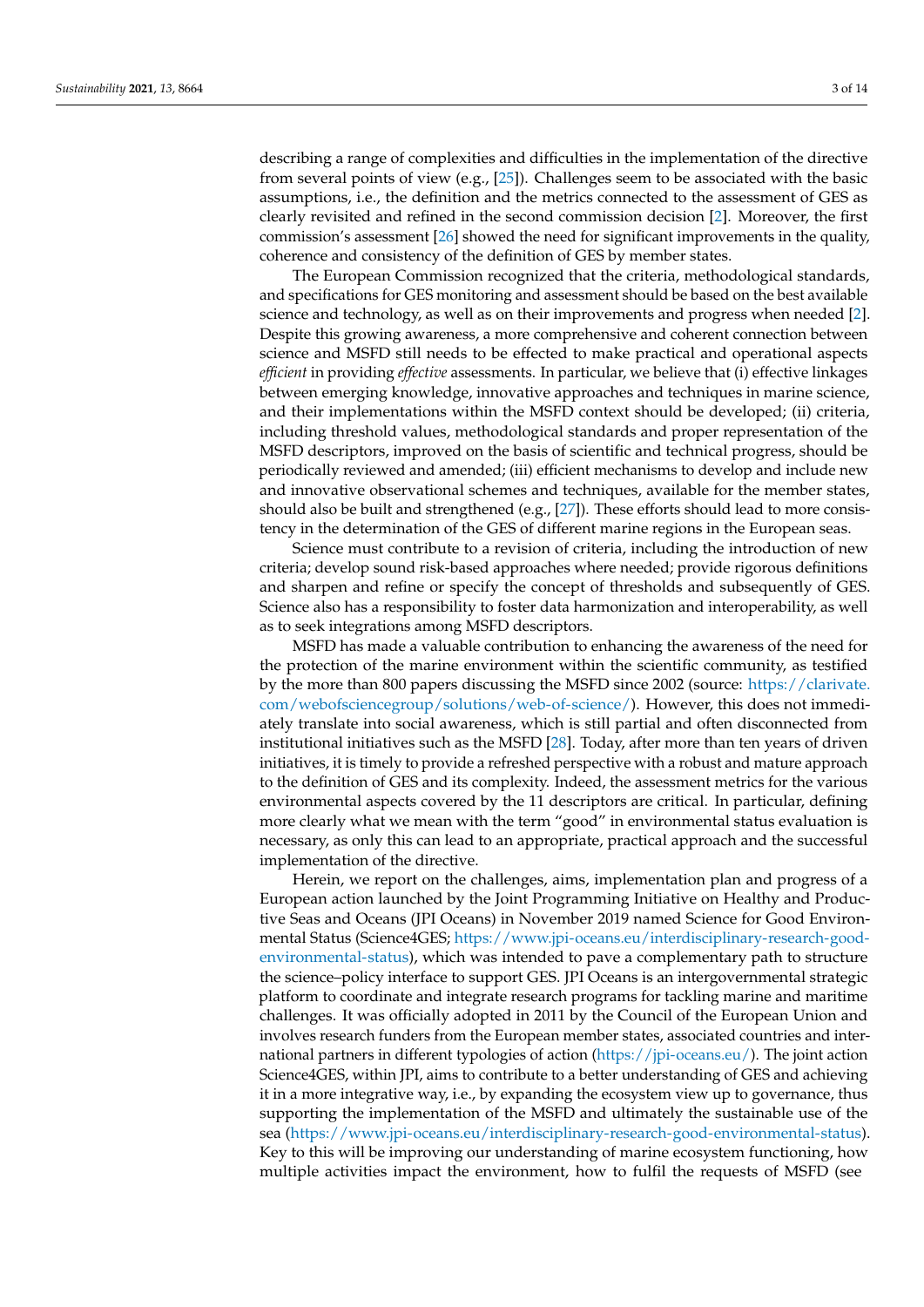[https://www.jpi-oceans.eu/interdisciplinary-research-good-environmental-status\)](https://www.jpi-oceans.eu/interdisciplinary-research-good-environmental-status) and how to govern the whole process.

#### **2. Materials and Methods**

As anticipated in the Introduction, this contribution is not an experimental study but is a reflection on the synthesis of a discussion carried on during the preparation of the JPI-Oceans action. Therefore, it is not based on experiments or novel observations in the environment. Rather, it is based on a careful reading of the main EU documents on the MSFD which is part of the truly vast literature published so far on the problems, methods and practices related to the MSFD. The documents and the studies which were relevant for illustrating the view of the authors are all included in the References section. They constitute the materials. The method, as already mentioned, has been the exchange of ideas taking place mostly in two workshops organized to set up the JP-Oceans action. Our motivation for proposing publication in *Sustainability* is twofold. Firstly, *Sustainability* constitutes an "advanced forum for studies related to sustainability and sustainable development" and the MSFD has been the first attempt at a European level to foster a holistic ecosystem approach to make the use of the ocean more sustainable. Secondly, since its formulation, most of the attention of the scientific community has been focused on the validation, refinements and homogenization of observational methods, i.e., on the application of MSFD, while, in the view of the authors, some key components of the MSFD demand a better framing in modern scientific theories, which might improve the operational approaches to foster *sustainability.*

#### **3. Results**

# *3.1. Good Environmental Status*

The determination of GES is based on fulfilling the criteria, as implicitly established by the statements summarized by the 11 descriptors of MSFD ([\[4\]](#page-11-3), Annex I), that describe the key traits or processes of the systems that should be primarily considered. Their assessment should be based on the values of ocean variables, associated with different ecosystem features, and human pressures and their impacts on them. These variables (human pressures and their impacts), most of which are state variables, and their related indicators should be relatively simple to measure and communicate, allowing a better common understanding across disciplines and better information transfer, giving policy makers a clearer picture of changes and trends in the ocean system.

In subsequent documents, e.g., the commission decision 2017/848 of 17 May 2017, all of the above was better clarified. The 'Qualitative Descriptors' of Annex I of the MSFD, which were indeed very general criteria, as well as the features and pressure to consider for assessment, were better explained and translated in the 'Criteria Elements.' These, in turn, should have also included appropriate indicators, methodologies and thresholds on the basis of which the assessment of the status and the achievement of the targets for GES could be accomplished. In brief, assessment of GES should have been based on the identification of thresholds for specific indicators, monitored with established methodologies and related to the features and pressures on marine environments. Thresholds are static values of state variables while ecosystems vary in space and time.

The resolution of temporal and spatial variability, as well as of environmental feedback, in the marine realm remains particularly difficult, because of its intrinsic complexity and the non-linear dynamics (e.g., [\[29\]](#page-12-5)) and internal connectivity that strongly characterize these ecosystems [\[30](#page-12-6)[–33\]](#page-12-7). This also implies that the determination of statistically robust trends requires long-term time-series datasets, whereas indicators may also show different and delayed responses to anthropogenic pressures and changes in environmental hydrological, climatic and ecological conditions (e.g., [\[34\]](#page-12-8)).

The analysis and identification of threshold values through EU and regional cooperation (particularly the most recent DG-ENV-supported projects MEDCIS and MEDREGION for the various descriptors, and the past research on thresholds of the DG-ENV activities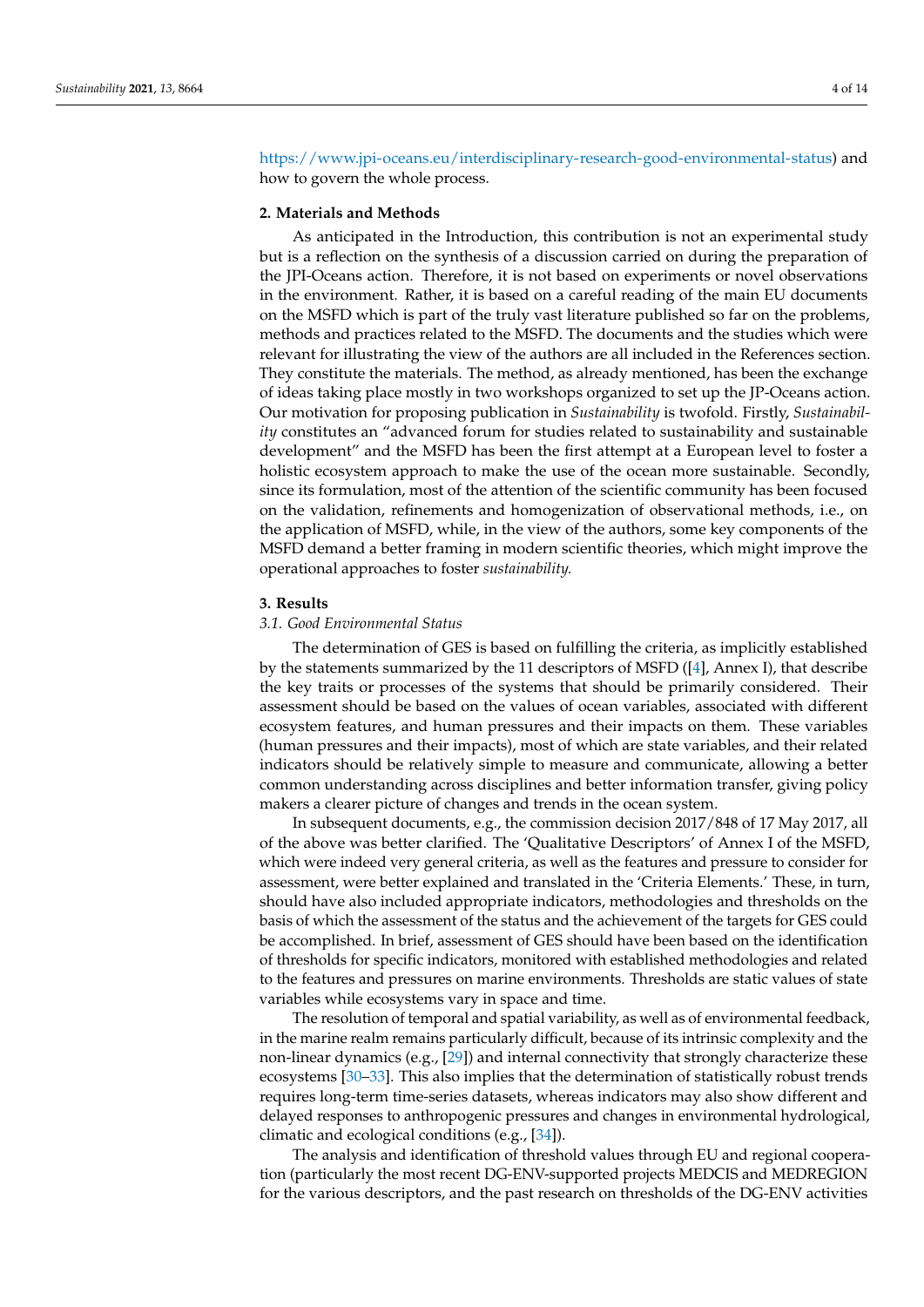ActionMed, IRIS-SES and H2020 DEVOTES), represent a scientifically challenging task (e.g., [\[5,](#page-11-4)[35\]](#page-12-9)). Threshold identification assumes a sufficient knowledge of the dynamics of the system to allow us to anticipate a shift in its functioning, should the threshold be exceeded. Knowledge of (i) regime shifts and tipping points in ecosystem responses, and (ii) the physical, biological and biogeochemical dynamics of the system, are therefore key in the identification of relevant threshold values.

The achievement of a long-lasting GES might be better warranted by considering these ecosystems as dynamical entities, better characterized by trajectories than by the fixed values of observables [\[16](#page-11-13)[,36\]](#page-12-10). Furthermore, besides profiting from the continuous growth of new observational and numerical tools (e.g., [\[27](#page-12-3)[–29\]](#page-12-5)), the implementation of the MSFD would also benefit from an integrated approach to data analysis.

An improved MSFD approach should, therefore, take into account a clever exploitation of additional tools, such as the advanced use of computational methods to map and model environmental changes and impacts (e.g., statistical or mechanistic ecological models); their coupling with observational data, also via data assimilation; their interoperability via open standards and the exploration and exploitation of new technologies, sensors and additional variables (e.g., [\[37](#page-12-11)[–39\]](#page-12-12)) which may fill existing gaps in understanding key processes in marine ecosystems. In summary, the MSFD sets sound, broad 'criteria' as the basis for the evaluation of environmental status. However, as a common methodological approach was not proposed by the EU to the member states, metrics were not provided and protocols were not constrained, and so the implications of dealing with geographically distinct, dynamically different, complexly behaving marine ecosystems remain unsettled (e.g., [\[12](#page-11-11)[,26](#page-12-2)[,40,](#page-12-13)[41\]](#page-12-14)).

#### *3.2. How to Achieve Science-Based Support for the Implementation of MSFD?*

In order to fulfil MSFD requirements, along with the science–policy interface and the ecosystem approach, scientific syntheses of key ecosystem datasets need to be improved for a better understanding of the determination of GES in the European seas. However, despite the wealth of scientific information produced across Europe, much of this knowledge is currently not in a form that can be readily used by policy makers and many stakeholders. We believe that a bigger effort could be made by the scientific community to screen and synthesize acquired knowledge with a focus specifically on providing the needed inputs to comply with MSFD criteria and requirements. This sets a first target (rescue and revisit the accumulated information and knowledge to exploit it from an MSFD perspective) like the one carried out in the International Panel on Climate Change [\[42\]](#page-12-15) or the Millennium Ecosystem Assessment [\[43\]](#page-12-16) communities. Furthermore, revealing trends and learning the impacts of pressure, including cumulative impact assessments on the marine environment, call for systematic observations over time. Understanding and integrating environmental information with societal and economic developments and goals is also more and more essential for an effective policy on the sustainable use of marine and maritime resource. The gap existing between the earth system science community and the socio-economic community (e.g., [\[44\]](#page-12-17)) is a serious obstacle, because no GES achievement will be ever possible without designing alternatives for socio-economic drivers.

The support of science for policy and governance should thus involve efficient and effective science-based information and tools, ensuring that the resilience of marine ecosystems to human-induced changes is not compromised. In this context, science can and should support decisions and interventions, which in turn involve actors and components far from the competences of the marine community. One of the problems recently highlighted is that the programs of measures carried out by different countries rely mostly on previous policies and do not derive from a homogeneous, consistent plan based on the possible new insights derived from MSFD-specific activities [\[21\]](#page-11-15).

We believe that what is on the agenda of the marine science community is to quantify the key processes that contribute to the variability and stability of the marine environment. Building on this, it should be possible to (i) set proper observing systems in the light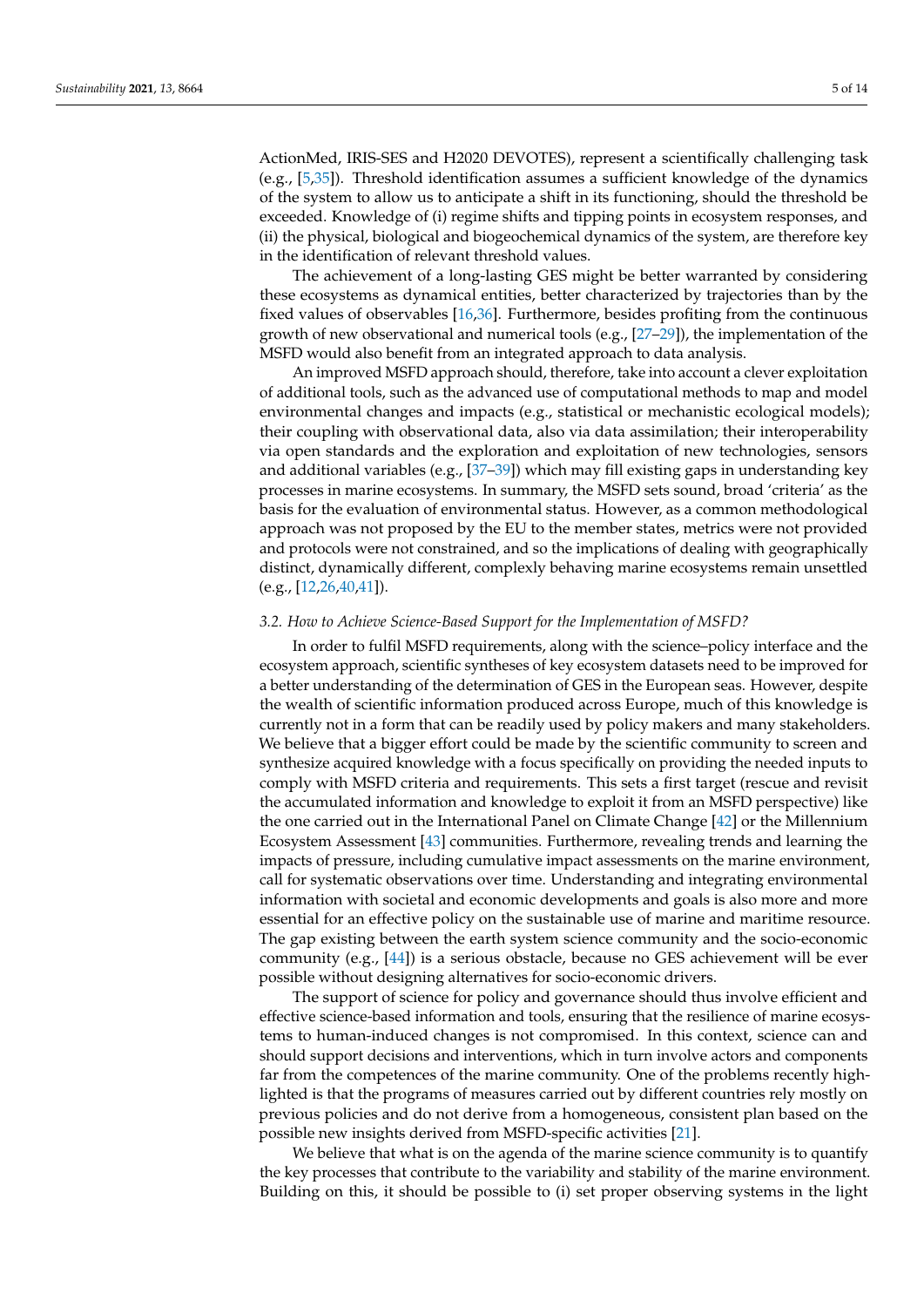of the fact that we are likely still not measuring what actually counts but, often, merely whatever we can actually measure [\[45\]](#page-12-18) and (ii) set hypotheses and formulate effective equations based on evidence, and subsequently collect ad hoc data. Blending observing systems, modelling and theoretical studies will entail a synergetic approach towards the definition of new methodologies and a recognition of the essential number of observables and/or indicators.

#### *3.3. Data Compilation in Standardized and Public Datasets*

Ocean data, at national and EU level, appear sparse and heterogeneous in terms of targeted variables, quality, sampling methodologies and strategy, etc. (e.g., [\[11,](#page-11-10)[23,](#page-11-17)[41,](#page-12-14)[46](#page-12-19)[–48\]](#page-12-20). This implies difficulties in providing available, harmonized data sets for interoperability, comparability and for calibration and validation activities. Indeed, a harmonized strategy is often lacking, due to what is available and/or feasible, based on national capacities. These considerations were at the base of the EMODnet Sea Basin Checkpoints [\(https://www.](https://www.emodnet.eu/checkpoints) [emodnet.eu/checkpoints\)](https://www.emodnet.eu/checkpoints), which assessed the quality of observation monitoring data at the level of regional sea-basins by testing the data against specific end-user challenges. The checkpoint data gaps and duplications as well as significant bottlenecks will be highlighted with the contribution of S4GES's effort. The harmonization strategy we propose for MSFD implementation will take advantage of and get feedback from EMODnet organizations in recognizing and filling emerging gaps in marine data availability.

Moreover, a holistic investigation of the marine ecosystem cannot be approached by addressing the status of the system as the sum of single parts. In complex systems, such as the marine environment, the "estimate" obtained as the sum of the single components does not correspond to the one for the whole system and thus, the scientific community is compelled to look for emerging properties [\[49\]](#page-12-21).

In such a context, data alone will never be enough to fully represent and predict the spatial/temporal variability of the system. A categorization and process-based context of data collection is therefore needed, in terms of fitness for purpose, protocols and quality control, in the light of a synergetic use of data along with modelling and remote-sensing analyses. Although there are already good practices in the management of different datasets, it would be beneficial for the scientific community and the end users to have a synthetic overview of the available in situ products that are useful for MSFD descriptors. These products should also support the model outputs and satellite algorithms, which can provide a large-scale, synoptic picture of the physical and biogeochemical context. By enhancing this synergy, MSFD descriptors can be closely linked to their scientific meaning. The integration of earth observations (EO), remote and in situ, with modelling is conducive to achieving the goal of defining "trajectories" in time of state variables, thus analyzing the ecosystem as a whole in both space and time. Data collection, together with the intercalibration of data and data management, should focus on the dynamics of the ecosystem, within the context of an integrated observing system.

The Science4GES initiative aims at fostering all the above.

#### *3.4. The Implementation Plan of Science4GES*

## 3.4.1. A Workshop Series as an Exchange Opportunity for the MSFD

The S4GES project is planning a series of scientific MSFD European workshops for sharing new knowledge and its practical understanding, conceptual approaches and the identification of needs and clues, as a structured learning process that will support an "official task group", the Marine Strategy Competence Center, and, in general, the entire community working and addressing the MSFD. These *workshops* intend to induce a bottomup energetic flow in the scientific community, where researchers from different disciplines will be cross-fertilized, thus paving the way to a realized holistic approach. This will be further boosted by training schools for the younger generations. This activity will also set possible platforms (e.g., an EU policy lab, knowledge hub and blue-bridge virtual research environments) and adapt the implementation of the MSFD to different needs,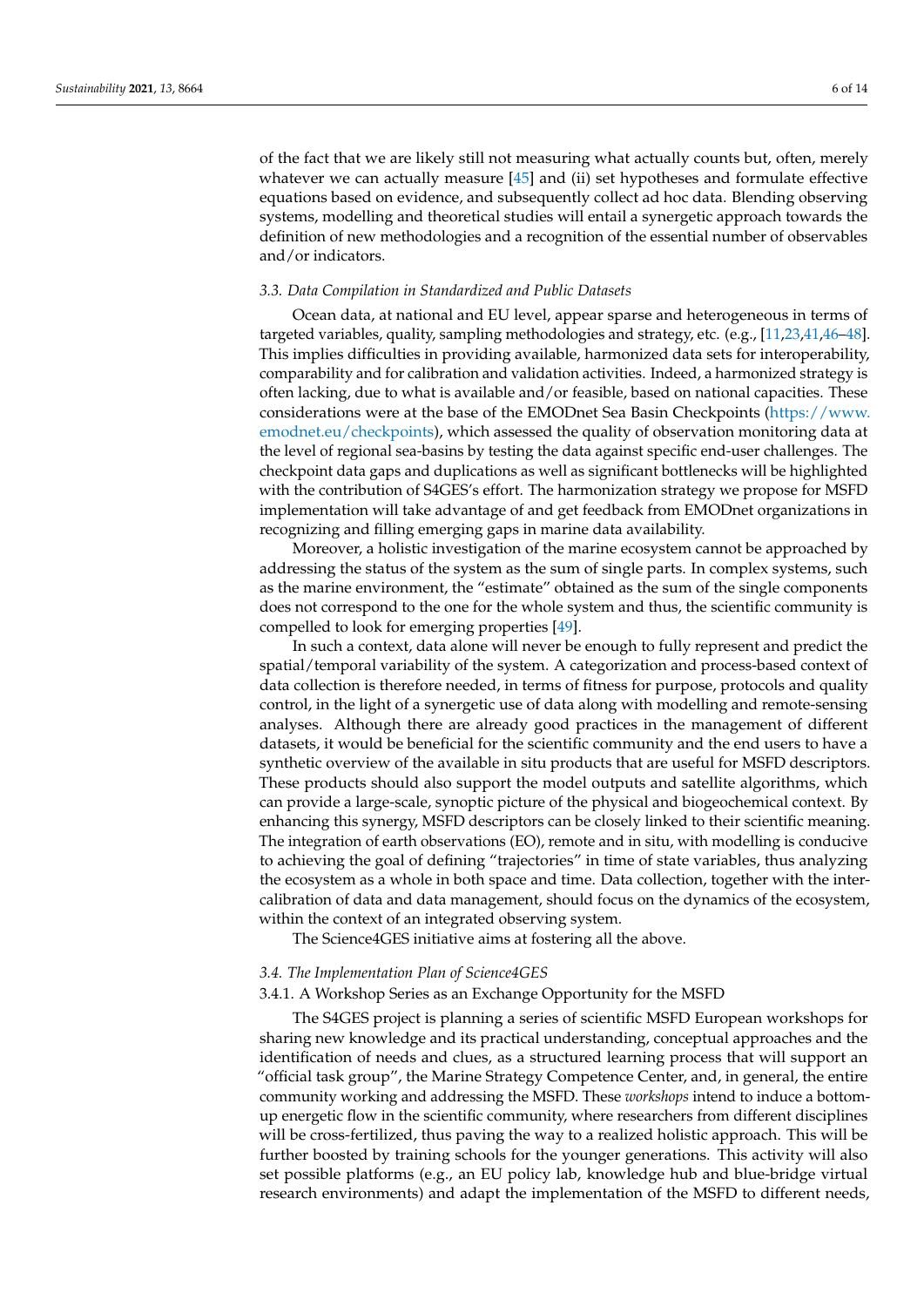for a better determination of GES. Among others, successful examples of the direction described above have been represented by the two EU projects DEVOTES [\[50\]](#page-13-0) and STAGES, and the creation of the MSFD European Competence Center, which should provide a comprehensive repository of scientific information on the MSFD.

The proposed approach will also contribute to structuring a dialogue between different experts and facilitate a transformation from a silos approach (still disciplinary) to a true ecosystem approach, aiming at building rules of correspondence between different communities.

The process of circulation of knowledge and ideas, open to contributions from different scientific communities and experiences, will result in background and reflection documents about gaps and needs that are behind those questions set by policy makers. This documentation will support decision makers to proceed in launching joint actions or revisions when implementing the MSFD.

The MSFD European workshops organized under the S4GES action will also represent the "knowledge environment" where priorities and specific activities focused on approaches to joint integrated observations (described in the following two paragraphs) will be identified and set up, creating a scientific 'fil rouge' and comprehensive conceptual support for the JPI-O action.

#### 3.4.2. Joint Integrated Observations

The development of integrated observing systems should include shared trans-disciplinary monitoring platforms. Such a novel system can be achieved if specific activities are dedicated to the design of integrated methodologies and the development of technologies for monitoring the relationships and actions of biological and morphological features, omics, behavioral traits, etc., and biogeochemical and physical processes. This would help to assist member state groups to implement monitoring programs according to adopted strategies, and to promote common systems, by transferring knowledge and methods, in practice, through direct hands-on joint actions at the national level. Moreover, the proposed integrated observations will finally bring about harmonized, region-wide, innovative, costefficient and effective schemes for the assessment of GES, for instance from the synergy of modelling, satellite and in situ products.

It is necessary to take into account the analysis of essential variables, sampling techniques and strategies, methodologies, calibration activities, data management and reporting, the reduction of costs and identification of central funding. In particular, testing the interoperability of data (for a number of case studies), in order to integrate information towards meaningful results, will identity feasible, efficient and effective implementation approaches at a national level. Specific wrap-up indicators, able to account for a large variety of single parameters, and common protocols will be selected and used as benchmarks for future interventions. In this context, the mounting of integrated, joint monitoring actions, organized, for instance, on shared multi-party and cross-disciplinary teams on board European research vessels, will be also evaluated. The increased capacity building and presence of multi-disciplinary experts on board observing campaigns will act as bridges to operators and responsible authorities in an interconnected MSFD network.

These innovative joint surveys are therefore envisioned as a downstream activity that results from the synergetic analysis of model (physical and biogeochemical) outputs, remote sensing products and available in situ measurements, in order to test hypotheses and collect crucial data that may emerge from gap analyses. Finally, to meet evolving ocean observation needs for MSFD, the role of joint, integrated observation approaches as a part of the European Ocean Observing System (EOOS) will be taken into account in national implementation. In this context, the integration of the European research oceanographic fleet for conducting periodic MSFD-oriented surveys may create an appropriate framework for better collaboration and interoperability of member states within emerging areas of activity, sharing methodological advancements and coherent approaches.

The Copernicus Marine Service (CMEMS), i.e., one of the seven services of the European Copernicus program, responds to issues emerging in the marine environmental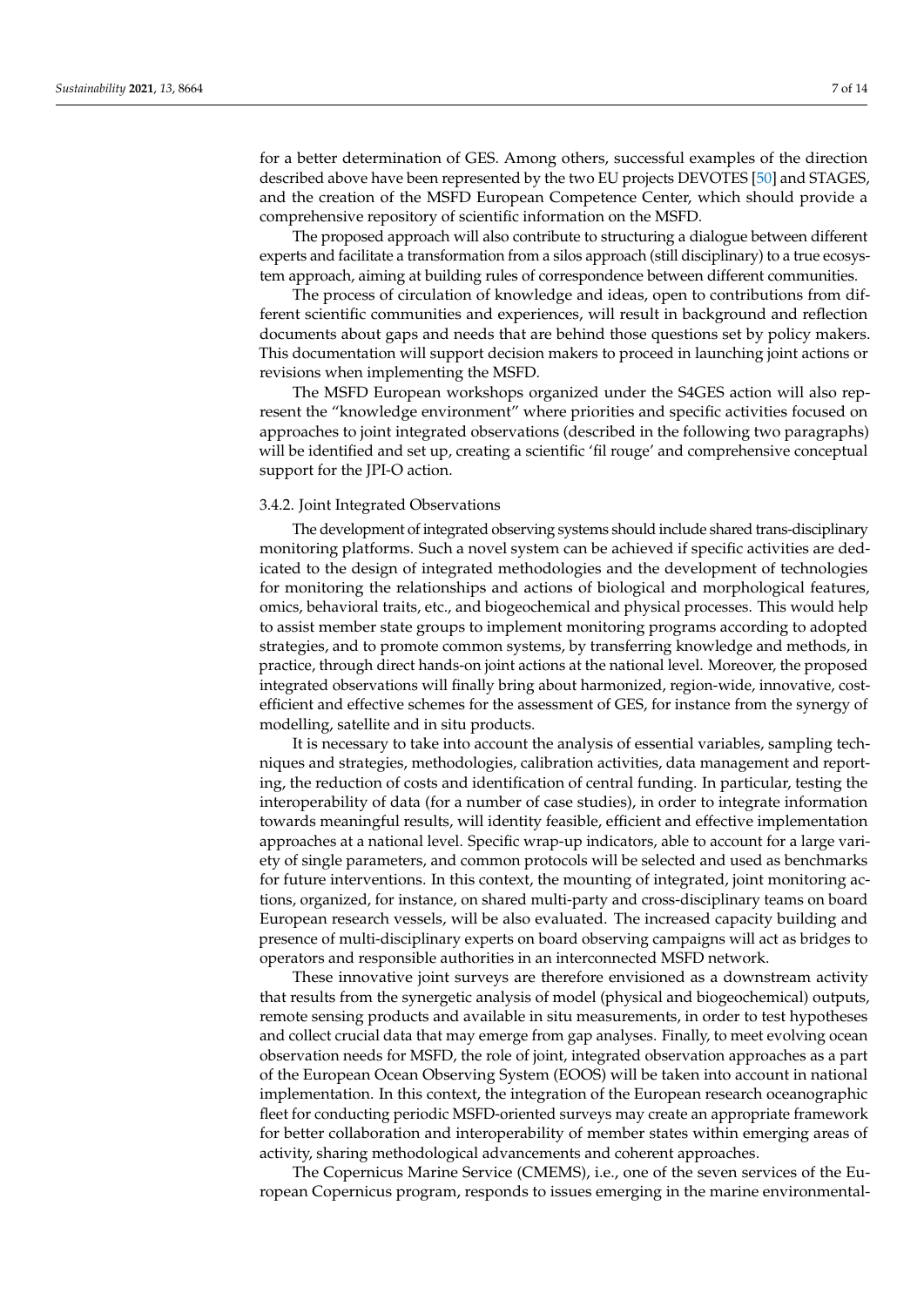scientific sectors. By using satellite and in situ observations, it provides state-of-the-art analyses and forecasts that offer the opportunity to observe marine environment events.<br>The interacted events agence of he CLES will take a dyantese of continuous for the describe The integrated system proposed by S4GES will take advantage of continuous feedback with the marine Copernicus community, in particular, by comparing approaches and methodologies with those implemented in the CMEMS Ocean Monitoring Indicators (OMIs), i.e., the available trends and data sets covering the past quarter of a century of key variables<br>temps, the oceans are defected in contract of the oceans are defenses in line oceans a linear to the oceans are used to track the vital signs of the ocean and changes in line with climate change.

The augmented observatories should be conceived of as integrated monitoring and

# 3.4.3. Approaches of Augmented Observatories

The augmented observatories should be conceived of as integrated monitoring and co experimentation infrastructures (Figure [1\)](#page-7-0) The definition of augmented observatory used Localization in the Galacteries (Figure 1) The definition of diginerated observatory disearch there is that adopted by the G7 working group [\(http://www.g8.utoronto.ca/science/20](http://www.g8.utoronto.ca/science/2017-annex1-seas-oceans.html) [17-annex1-seas-oceans.html\)](http://www.g8.utoronto.ca/science/2017-annex1-seas-oceans.html), which states that "A deeper understanding of our oceans and seas is needed for a better understanding and prediction of natural phenomena and<br> the impact of human activities on ocean ecosystems, their resilience and effect on climate, including how and why the oceans are changing. This requires the continuation of existing including how and why the oceans are changing. This requires the continuation of existing observations that are augmented by new technologies in an integrated, coordinated and consistent way that also helps to close existing gaps" (see also [\[46\]](#page-12-19)). Key to success will be developed by experience of the developed by experience of the accomplished by experience of the accomplished by experience of the synopticity and co-localization of observations relying on autonomous buoy stations or, for specific regions, on ships-of-opportunity, floats and gliders. The use and integration or specific regions, on ships-of-opportunity, floats and gliders. The use and integration of innovative techniques will enable the provision of data with an appropriate resolution in time and space for the assessment of the status, progress towards environmental targets and effectiveness of measures to achieve GES. Sampling will also be needed, and a gets and encelly exists of measures to achieve GES. Sampling will also be needed, and a multiplatform adaptive sampling strategy should be developed. This can be accomplished by experimenting with changing sampling rates and/or sampling scales or by integrating autonomous mobile platforms such as gliders and AUVs, based on their outputs. Such observatories would generate massive amounts of data covering multiple variables and hence servatories would generate massive amounts of data covering multiple variables and nence<br>could, through multi-use, satisfy the needs of many interested stakeholders—scientists, politicians and environmental and operational agencies. These observations would need to be linked to hydrodynamical models, not only to allow model testing and correction, but also in relation to understanding environmental processes. These new approaches, together also in relation to understanding environmental processes. These fiew approaches, together with a harmonized view of specific and crucial indicators, will provide an unprecedented opportunity for understanding the marine ecosystem. The ultimate goal is to provide science-based novel approaches allowing the implementation of the MSFD and describing more adequately the marine ecosystem and changes therein.

<span id="page-7-0"></span>

**Figure 1.** Conceptual flow from integrated observations, analysis and data management for assessment of MSFD descriptors.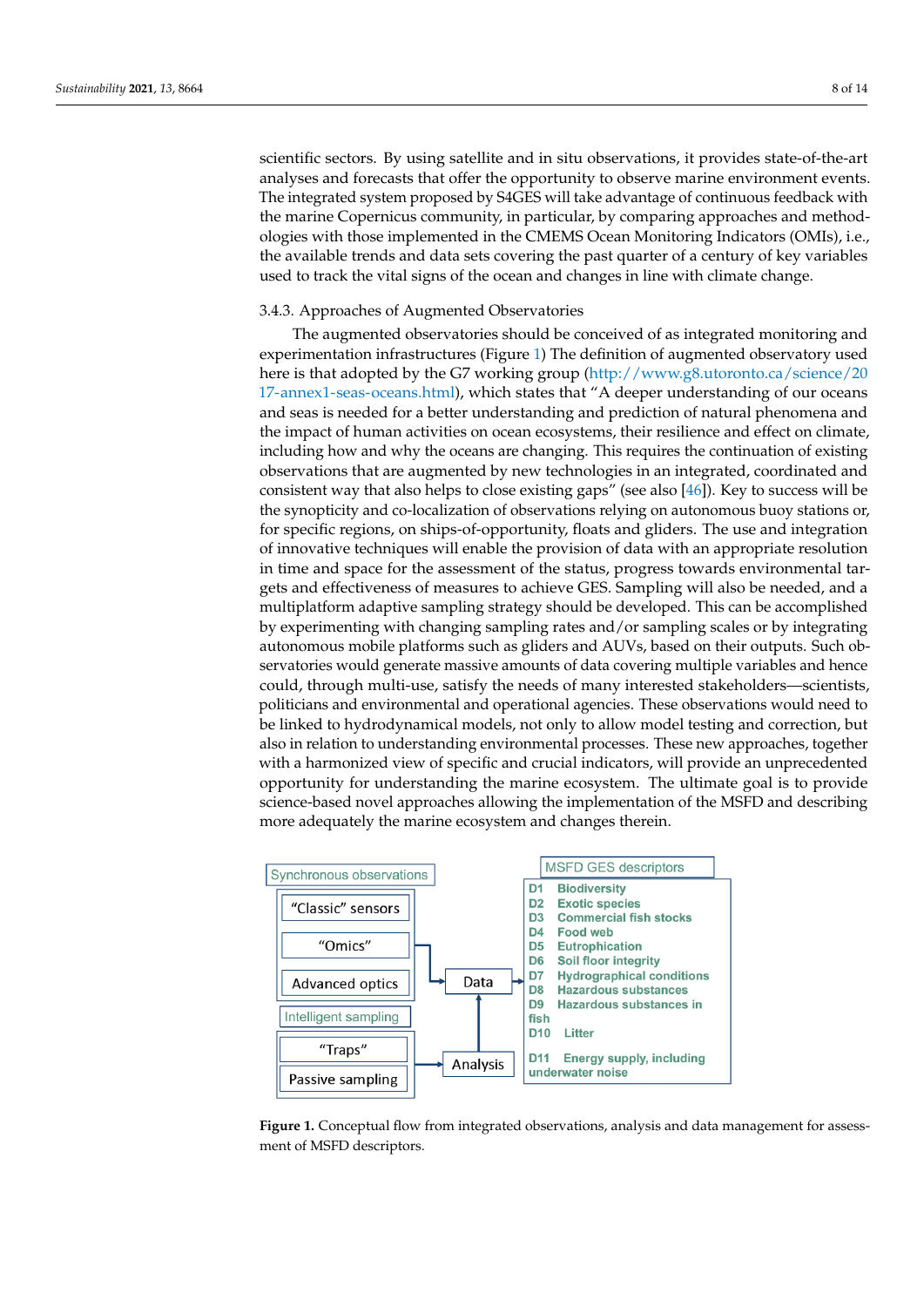#### **4. Implementation and Governance of the Action Science4GES**

Assessing the status of the seas and oceans is a challenge that involves complexity in terms of the interconnection of the physical, chemical and biological variables acting to constitute the marine ecosystem as a whole. Merely defining the "health" of the marine environment opens a Pandora's box with respect to meaning and approach.

Seas and oceans are a challenging environment to manage per se. Among these challenges, there is the problem of having to deal with dynamic or absent boundaries and variable scales, which are defined by issue, e.g., pollution and fisheries, that contrast with the existence of the rigid, jurisdictional boundaries that set the responsibilities for the intervention.

On one hand there is the need for monitoring the dynamics, understanding the drivers and effects of human and natural inputs in the marine system, as well as evaluating effective interventions to maintain or restore its health, which are grounded at the level of marine science. On the other hand, the interrelations of socio-economic, environmental-legislative and geo-political aspects require a different level of knowledge and actions which often do not dialogue with the former level, because they involve a diversity of stakeholders, sectors and disciplines which are outside marine science sensu stricto.

While JPIO S4GES, at first sight, seems to address the scientific challenges of understanding the marine ecosystem "solely," in fact it aims at making effective and efficient activities for achieving a "good" status, and designing and implementing the action needs, therefore, a comprehensive and integrated approach.

Any implementation of an action refers to what is usually named "governance," which comprises the ensemble of process and actors which support the activities aimed at achieving the objectives.

Concepts, structures, modes, schemes and properties of governance crowd the literature, and the ambiguity of these notions may have contributed to its abundant popularity but abused use. In particular, ocean governance is usually oversimplified, because is based on a linearized representation of the system: the natural environment on one side, and the institutional structures which have interests or responsibilities in governing seas and oceans on the other side. Indeed, governance relates to the processes of interaction and decision-making among the actors involved in a 'collective' problem, which ultimately lead to the creation, reinforcement or reproduction of social forms or structures including institutional and informal boards.

In recent years, political scientists have largely debated about "governance" and new modes of governance [\[51–](#page-13-1)[54\]](#page-13-2). They associate the concept with a wide variety of different phenomena, from decision-making processes to the development of policy instruments, thereby addressing different institutional structures and actor constellations.

The term governance has therefore evolved as a generic fundamental concept which comprises all institutionalized forms of political steering and the integration of societies, into an intricate combination of sociological-economic theories and organizational models.

The numerous theoretical models and diversity of applications and contexts have likely strongly discouraged the identification of a feasible and effective design for the governance of a complex system [\[55](#page-13-3)[–58\]](#page-13-4). This approach to MSFD mainly adopts a mode of governance which could be similar to "network governance." In the European Union, this is assumed to be dominant with respect to "statism," "pluralism" and "corporatism" [\[59\]](#page-13-5), and the relationship between public and private actors in the process of policymaking is its main aspect. In the case of MSFD, the private sector is largely missing, but the network mainly include different agents within member states and the commission, with the involvement of responsible authorities and stakeholders as well. Nonetheless, it is a mostly a top-down process. The governance of MSFD at the moment does not show any attempt to approach the complexity of the constellation of actors, roles and interests. Indeed, it shows a very crystallized institutional network, with a considerable time of response and resistance to change. Despite the enormous budgets invested by member states and the European Commission (EC) in the monitoring system and the analysis of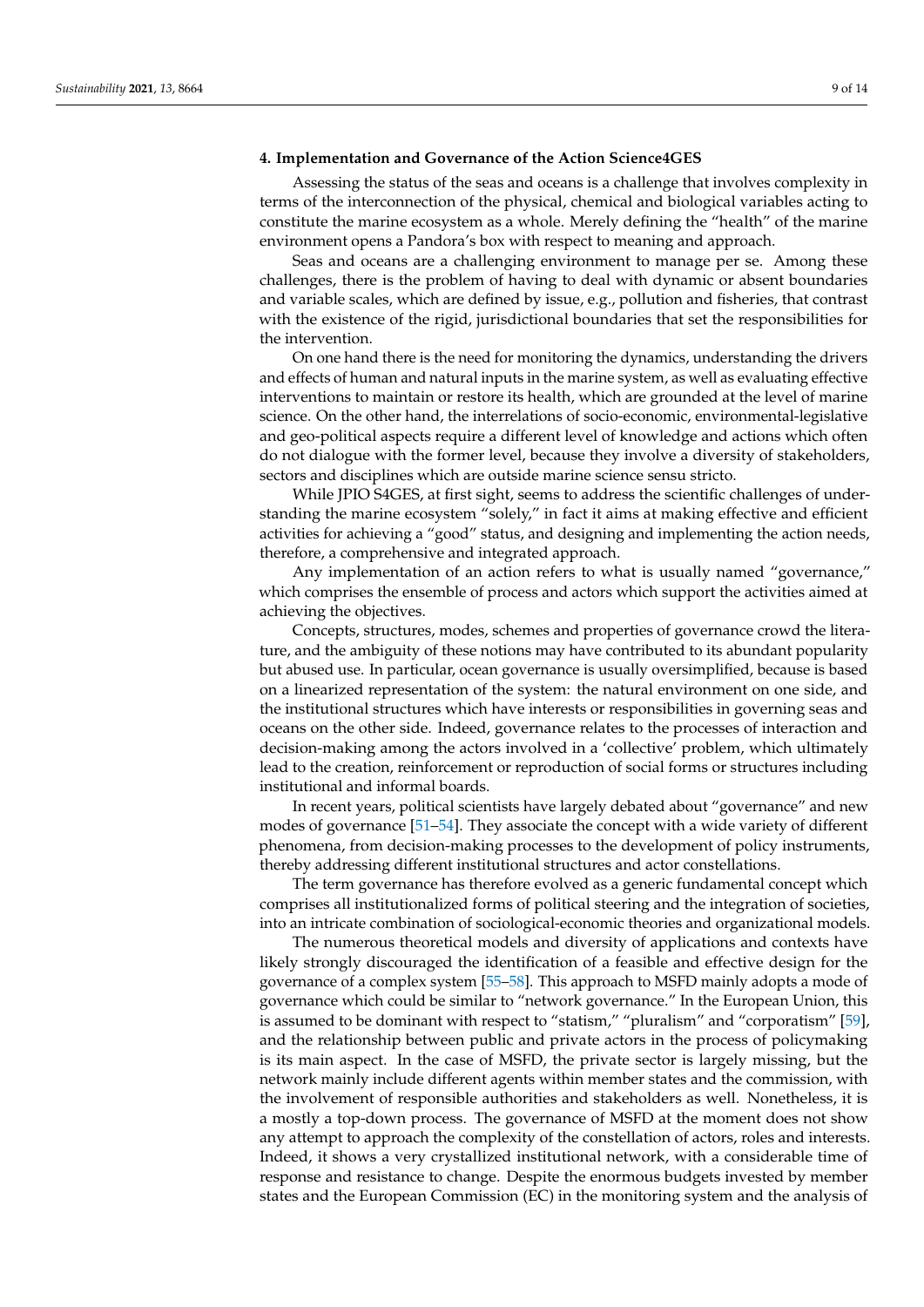the data, information is often incomplete or not adequate to make advances on the path towards the goals. The governance of the process is indeed fundamental to enabling the combination of dimensions and levels (roles, stakeholders, funds and data) to provide effective and efficient products. In this context, private companies have developed new topologies for their own connectivity, and we are definitely facing the unstoppable power of leaderless organizations [\[60\]](#page-13-6).

We are fully convinced that, in order to manage, steer and coordinate the interdependent actors framing the complex challenge of the GES, it is crucial to be aware that no aspect is dominant or ruling. The engagement of multiple stakeholders has often been promoted and models to manage the environmental challenges proposed [\[17](#page-11-14)[,61\]](#page-13-7), but an efficient process to match human activities and environmental protection is still a long way from being effectively implemented.

Environmental governance asks for an optimal fit-to-purpose structuring arising from a self-organization process, which embeds top-down and bottom-up processes.

To simplify the complexity of the governance problem, we remark that a lot of science has been already developed in this regard, mainly in the field of the optimization of networks, which could set a reference for the proposition of more effective models of governance in order to allow for GES to be achieved [\[62](#page-13-8)[,63\]](#page-13-9).

When translating these concepts in the context of the action S4GES and its contribution to the MSFD, it is important to remind oneself that the MSFD is not a unique framework for GES, but an "influence zone" of JPI-O. JPI-O is an intergovernmental European platform to coordinate national research programs on marine and maritime issues. That is, it mainly addresses scientists and public funding organizations for research activities. Presently, many scientists are members of boards which support policy, and their organizations are officially appointed by the responsible authorities as contributors to fulfilling the directive. JPI-O action cannot influence a system where legislation, economic sectors and geographical scales are considerably out of control and poorly permeable to suggestions. Nevertheless, JPI-O can adopt many different typologies of activities, and, with an appropriate design, can induce the system to evolve towards the desired objectives. It is a matter of timescales and strategy.

When designing the three lines of activity for S4GES, i.e., i. discussing and training according to a more integrative vision, from the environment to society and back; ii. organizing joint observational campaigns and iii. making suggestions to optimize, enhance and augment autonomous observation systems, all previous MSFD actions and the present situation became part of the analysis. JPI-O had already contributed to the implementation of other directives, for instance to the Water Framework Directive, promoting a pilot action on intercalibration, where research had been jointly funded by the participating countries and had provided impactful clues for solutions at the policy level. The added value of JPI-O is its role in improving coordination and sharing best practices among the member states. The "Healthy and Productive Seas and Oceans" Joint Programming Initiative is another example of ongoing discussion on the combination of multiple activities on a single platform. JPI-O has also promoted actions, already framed in the context of monitoring and assessment, to foster Good Environmental Status (GES), e.g., "Munitions in the Sea" and "Ecological Aspects of Microplastics."

This being said, S4GES will not compete with actual structured governance but, on the contrary, will hopefully pave a complementary path which will enable a long-term transformation within the processes of assessing the GES. The way the three lines of activities have been selected to facilitate this transformation are based on simple principles:

- 1 The organization of a workshop series which would induce a bottom-up energetic flow in the scientific community, where researchers from different disciplines would be cross-fertilized and explore new integrative approaches. This would be further boosted by training schools and by reaching out to younger generations.
- 2 The design of joint observations with increased capacity building and the presence of multi-disciplinary experts on board observing campaigns.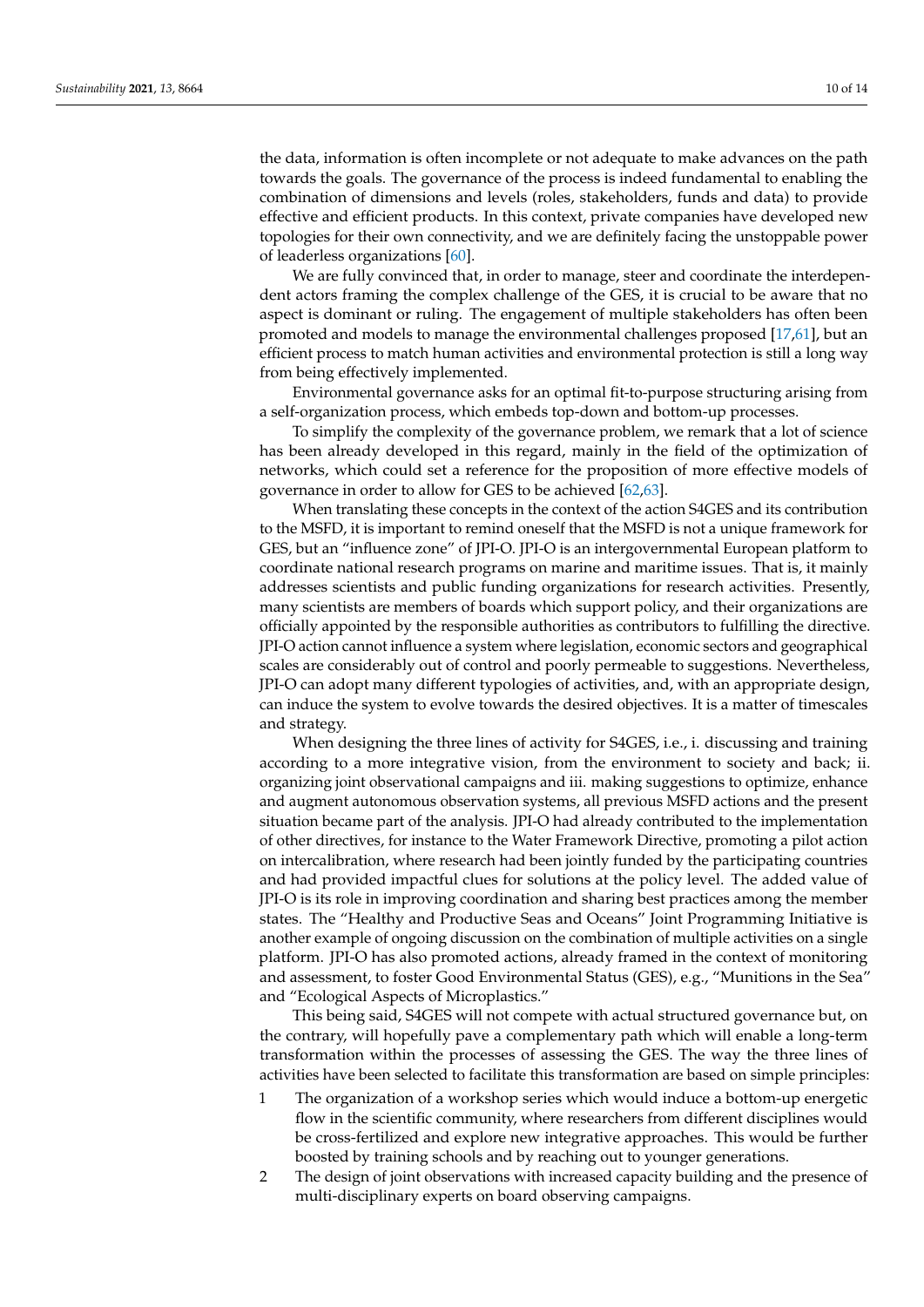3 The design of augmented observatories to provide clues and practical demonstration as a heuristic technique to impact the transformation of the approach towards the objective.

Appropriate governance on how to tackle the complexity of the socio-economic– environmental system has rarely been supported by adequate attention or a knowledgebased approach. It has been mainly associated with the policy dimension and hierarchical organization. Indeed, the governance of complex systems requires appropriate topologies of its networks and the functioning of the interactions between stakeholders. In this regard, we propose reflecting on the different paths and roles of the research community and the responsible authorities, promoting as a first step a cross-disciplinary interaction within the scientific community and a progressive integration of institutional aspects. As well as the change of paradigm in evaluating good environmental status, the governance to achieve it requires a transformation in the structure of the network involved, as well as its dynamics.

# **5. Conclusions**

The S4GES action aims at catalyzing an in-depth exchange and discussion on what could retard or hamper the achievement of the farsighted scope of the MSFD. This implies the awareness that not all possible hindrances are evident from the start together with the expectation that S4GES will contribute to highlighting many of them, in particular i. the opportunity for a better exploitation of the existing frameworks for the analysis of multicomponent, strongly interacting dynamic systems, since all marine ecosystems belong to this category; ii. a synthesis of the, so far, quite scattered discussion on the meaning of the indicators and on whether only state variables can properly play such role; iii. a step change in the utilization of pre-existing knowledge which has been the basis for other crucial initiatives, e.g., IPCC (2014); iv. the promotion of interaction among different components of society that are focused, and often rely on, the marine environment, thus not pursuing an integrated eco-socio-economic approach; v. an in-depth discussion on what governance is, why it is necessary and in which way it can be implemented to help the achievement of GES. Finally, S4GES, in coping with critical issues related to the deeper and wider knowledge of ecosystem dynamics combined with a balanced exploitation of natural resources preserving the integrity and good functioning of marine ecosystems (in a context of crosscutting environmental issues such as climate change and climate-related hazards), could also represent a pivotal chance for broader international cross-border cooperation and an international consensus on ensuring ecosystem-based approach principles in marine management and maritime domain awareness and security in line with the UN.'s Sustainable Development Goals. As a paradigmatic example, launching the roadmap for developing an integrated marine/maritime policy in the Asia-Pacific region [\[64\]](#page-13-10) may represent an excellent opportunity for transboundary collaborations integrating global socio-economic and environmental challenges.

**Author Contributions:** Conceptualization, all; methodology, all; resources, all; writing-original draft preparation, M.S., M.R.d. and P.F.M.; writing-review and editing, all; project administration, M.S.; funding acquisition, M.S. All authors have read and agreed to the published version of the manuscript.

**Funding:** The two preparatory workshops were funded by the project CISAS (FISR B62F15001070005) supported by the Italian Ministry of Education, University and Research (MIUR) and CNR, in the framework the Special Integrative Fund for Research, while the publication fees for this contribution are provided by the project PON03PE\_00203\_1 'Marine Hazard' in the framework of the National Operational Programme for Research and Competitiveness (PON) of MIUR.

**Institutional Review Board Statement:** Not applicable.

**Data Availability Statement:** All data are publicly available (see list of references).

**Conflicts of Interest:** The authors declare no conflict of interest.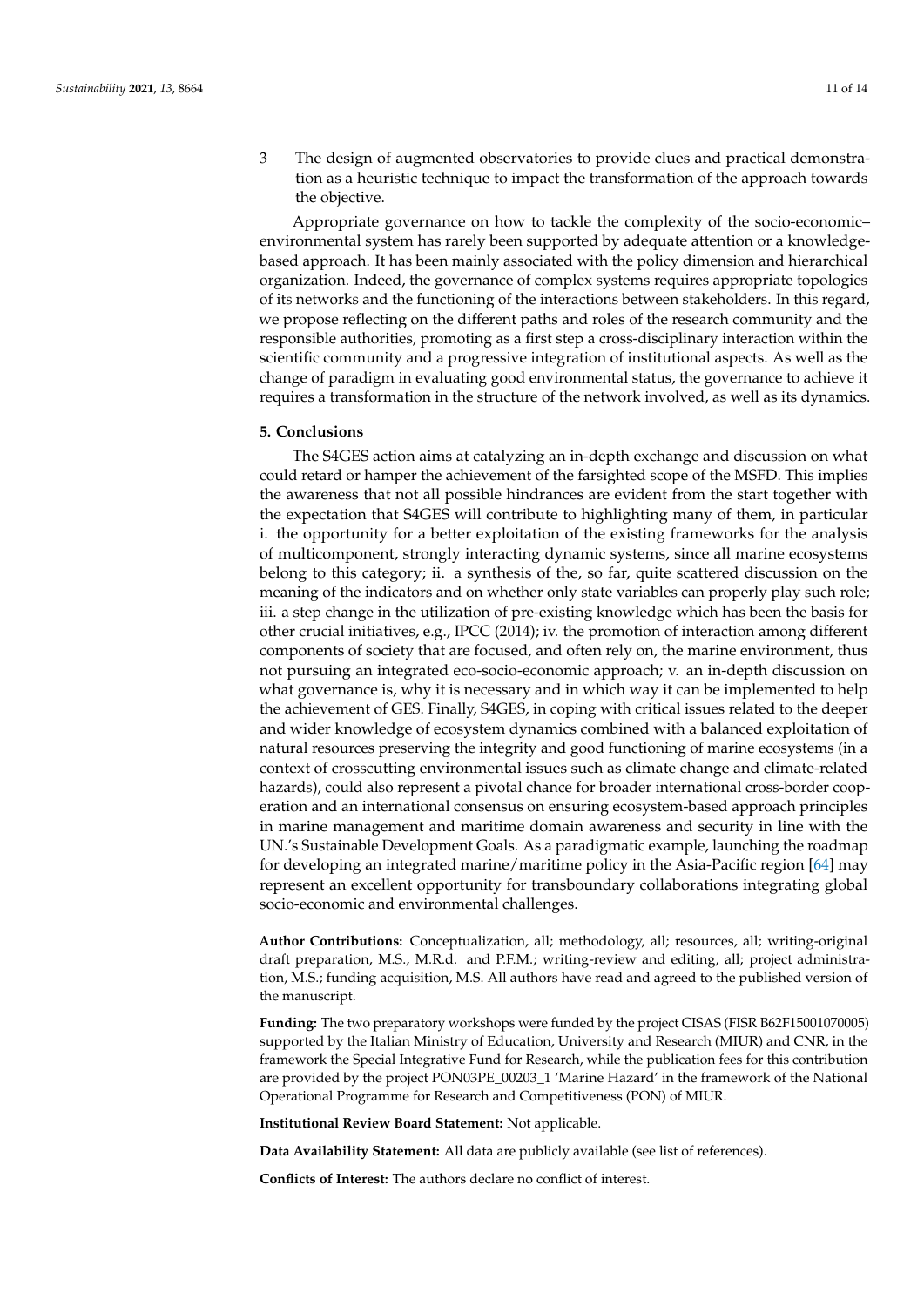## **References**

- <span id="page-11-0"></span>1. EC. *COM(2007) 575 Final (2007). Communication from the Commission to the European Parliament, the Council, the European Economic and Social Committee and the Committee of the Regions. An Integrated Maritime Policy for the European Union*; EC: Brussels, Belgium, 2007.
- <span id="page-11-1"></span>2. EC. COM(EU) (2017) Commission Decision (EU) 2017/848 of 17 May 2017 laying down criteria and methodological standards on good environmental status of marine waters and specifications and standardised methods for monitoring and assessment, and repealing Decision 2010/477/EU. *Off. J. Eur. Communities* **2017**, *125*, 43–74.
- <span id="page-11-2"></span>3. EU. Directive 2014/89/EU of the European Parliament and of the Council of 23 July 2014 establishing a framework for maritime spatial planning. *Off. J. Eur. Union* **2014**, *257*, 135–145.
- <span id="page-11-3"></span>4. EC. Directive 2008/56/EC of the European Parliament and of the Council establishing a framework for community action in the field of marine environmental policy (Marine Strategy Framework Directive). *Off. J. Eur. Union* **2008**, *164*, 19–40.
- <span id="page-11-4"></span>5. Borja, A.; Elliott, M.; Uyarra, M.C.; Carstensen, J.; Mea, M. *Bridging the Gap between Policy and Science in Assessing the Health Status of Marine Ecosystems*, 2nd ed.; Frontiers Media: Lausanne, Switzerland, 2017; p. 548. [\[CrossRef\]](http://doi.org/10.3389/978-2-88945-126-5)
- <span id="page-11-5"></span>6. Carstensen, J. Need for monitoring and maintaining sustainable marine ecosystem services. *Front. Mar. Sci.* **2014**, *1*, 33. [\[CrossRef\]](http://doi.org/10.3389/fmars.2014.00033)
- <span id="page-11-6"></span>7. Waltham, N.J.; Elliott, M.; Lee, S.Y.; Lovelock, C.; Duarte, C.M.; Buelow, C.; Simenstad, C.; Nagelkerken, I.; Claassens, L.; Wen, C.; et al. UN Decade on Ecosystem Restoration 2021–2030—What Chance for Success in Restoring Coastal Ecosystems? *Front. Mar. Sci.* **2020**, *7*. [\[CrossRef\]](http://doi.org/10.3389/fmars.2020.00071)
- <span id="page-11-7"></span>8. Levin, P.S.; Fogarty, M.J.; Murawski, S.A.; Fluharty, D. Integrated ecosystem assessments: Developing the scientific basis for ecosystem-based management of the ocean. *PLoS Biol.* **2009**, *7*, e1000014. [\[CrossRef\]](http://doi.org/10.1371/journal.pbio.1000014)
- <span id="page-11-8"></span>9. Guy-Haim, T.; Lyons, D.A.; Kotta, J.; Ojaveer, H.; Queirós, A.M.; Chatzinikolaou, E.; Arvanitidis, C.; Como, S.; Magni, P.; Blight, A.J.; et al. Diverse effects of invasive ecosystem engineers on marine biodiversity and ecosystem functions: A global review and meta-analysis. *Glob. Chang. Biol.* **2018**, *24*, 906–924. [\[CrossRef\]](http://doi.org/10.1111/gcb.14007)
- <span id="page-11-9"></span>10. Lehtiniemi, M.; Ojaveer, H.; David, M.; Galil, B.S.; Gollasch, S.; McKenzie, C.; Minchin, D.; Occhipinti, A.C.; Olenin, S.; Pederson, J. Dose of truth—Monitoring marine non-indigenous species to serve legislative requirements. *Mar. Policy* **2015**, *54*, 26–35. [\[CrossRef\]](http://doi.org/10.1016/j.marpol.2014.12.015)
- <span id="page-11-10"></span>11. Berg, T.; Fürhaupter, K.; Teixeira, H.; Uusitalo, L.; Zampoukas, N. The Marine Strategy Framework Directive and the ecosystembased approach—Pitfalls and solutions. *Mar. Pollut. Bull.* **2015**, *96*, 18–28. [\[CrossRef\]](http://doi.org/10.1016/j.marpolbul.2015.04.050) [\[PubMed\]](http://www.ncbi.nlm.nih.gov/pubmed/25956437)
- <span id="page-11-11"></span>12. Palialexis, A.; Tornero, V.; Barbone, E.; Gonzalez, D.; Hanke, G.; Cardoso, A.C.; Hoepffner, N.; Katsanevakis, S.; Somma, F.; Zampoukas, N. *In-Depth Assessment of the EU Member States' Submissions for the Marine Strategy Framework Directive under Articles 8, 9 and 10*; EU Report EUR 26473; JRC: Ispra, Italy, 2014; p. 151.
- 13. Veiga, J.M.; Fleet, D.; Kinsey, S.; Nilsson, P.; Vlachogianni, T.; Werner, S.; Galgani, F.; Thompson, R.C.; Dagevos, J.; Gago, J.; et al. *Identifying Sources of Marine Litter*; MSFD GES TG Marine Litter Thematic Report, EUR 28309; JRC: Ispra, Italy, 2016. [\[CrossRef\]](http://doi.org/10.2788/018068)
- 14. Tornero, V.; Hanke, G. *Potential Chemical Contaminants in the Marine Environment: An Overview of Main Contaminant Lists*; EUR 28925; Publications Office of the European Union: Luxembourg, 2017; ISBN 978-92-79-77045-6. [\[CrossRef\]](http://doi.org/10.2760/337288)
- <span id="page-11-12"></span>15. Palialexis, A.; Kousteni, V.; Boicenco, L.; Enserink, L.; Pagou, K.; Zweifel, U.L.; Somma, F.; Cheilari, A.; Connor, D. Monitoring biodiversity for the EU Marine Strategy Framework Directive: Lessons learnt from evaluating the official reports. *Mar. Policy* **2021**, *128*, 104473. [\[CrossRef\]](http://doi.org/10.1016/j.marpol.2021.104473)
- <span id="page-11-13"></span>16. Crise, A.; Kaberi, H.; Ruiz, J.; Zatsepin, A.; Arashkevich, E.; Giani, M.; Karageorgis, A.; Prieto, L.; Pantazi, M.; Fernandez, D.G.; et al. A MSFD complementary approach for the assessment of pressures, knowledge and data gaps in Southern European Seas: The PERSEUS experience. *Mar. Pollut. Bull.* **2015**, *95*, 28–39. [\[CrossRef\]](http://doi.org/10.1016/j.marpolbul.2015.03.024)
- <span id="page-11-14"></span>17. Cinnirella, S.; Sardà, R.; de Vivero, J.L.S.; Brennan, R.; Barausse, A.; Icely, J.; Luisetti, T.; March, D.; Murciano, C.; Newton, A.; et al. Steps toward a shared governance response for achieving Good Environmental Status in the Mediterranean Sea. *Ecol. Soc.* **2014**, *19*, 47. [\[CrossRef\]](http://doi.org/10.5751/ES-07065-190447)
- 18. Freire-Gibb, L.C.; Koss, R.; Margonski, P.; Papadopoulou, N. Governance strengths and weaknesses to implement the marine strategy framework directive in European waters. *Mar. Policy* **2014**, *44*, 172–178. [\[CrossRef\]](http://doi.org/10.1016/j.marpol.2013.08.025)
- 19. Gelcich, S.; Buckley, P.; Pinnegar, J.K.; Chilvers, J.; Lorenzoni, I.; Terry, G.; Guerrero, M.; Castilla, J.C.; Valdebenito, A.; Duarte, C.M. Public awareness, concerns, and priorities about anthropogenic impacts on marine environments. *Proc. Natl. Acad. Sci. USA* **2014**, *111*, 15042–15047. [\[CrossRef\]](http://doi.org/10.1073/pnas.1417344111) [\[PubMed\]](http://www.ncbi.nlm.nih.gov/pubmed/25288740)
- 20. Van Leeuwen, J.; van Hoof, L.; van Tatenhove, J. Institutional ambiguity in implementing the European Union Marine Strategy Framework Directive. *Mar. Policy* **2012**, *36*, 636–643. [\[CrossRef\]](http://doi.org/10.1016/j.marpol.2011.10.007)
- <span id="page-11-15"></span>21. Murillas-Maza, A.; Uyarra, M.C.; Papadopoulou, K.N.; Smith, C.J.; Gorjanc, S.; Katja, K.; Klančnik, P.T.; Chalkiadakid, O.; Dassenakisd, M.; Pavicic, M. Programmes of measures of the marine strategy framework directive: Are they contributing to achieving good environmental status in the Mediterranean? *Mar. Pol. Bull.* **2020**, *161*, 111715. [\[CrossRef\]](http://doi.org/10.1016/j.marpolbul.2020.111715)
- <span id="page-11-16"></span>22. Cardoso, A.C.; Cochrane, S.; Doerner, H.; Ferreira, J.G.; Galgani, F.; Hagebro, C.; Hanke, G.; Hoepffner, N.; Keizer, P.D.; Law, R.; et al. *Scientific Support to the European Commission Marine Strategy Framework Directive: Management Group Report, March 2010*; European Commission, Joint Research Centre, International Council for the Exploration of the Sea (ICES): Luxembourg, 2010.
- <span id="page-11-17"></span>23. Eborja, A.; Elliott, M.; Andersen, J.H.; Eberg, T.; Ecarstensen, J.; Halpern, B.S.; Heiskanen, A.-S.; Ekorpinen, S.; Lowndes, J.S.S.; Emartin, G.; et al. Overview of Integrative Assessment of Marine Systems: The Ecosystem Approach in Practice. *Front. Mar. Sci.* **2016**, *3*. [\[CrossRef\]](http://doi.org/10.3389/fmars.2016.00020)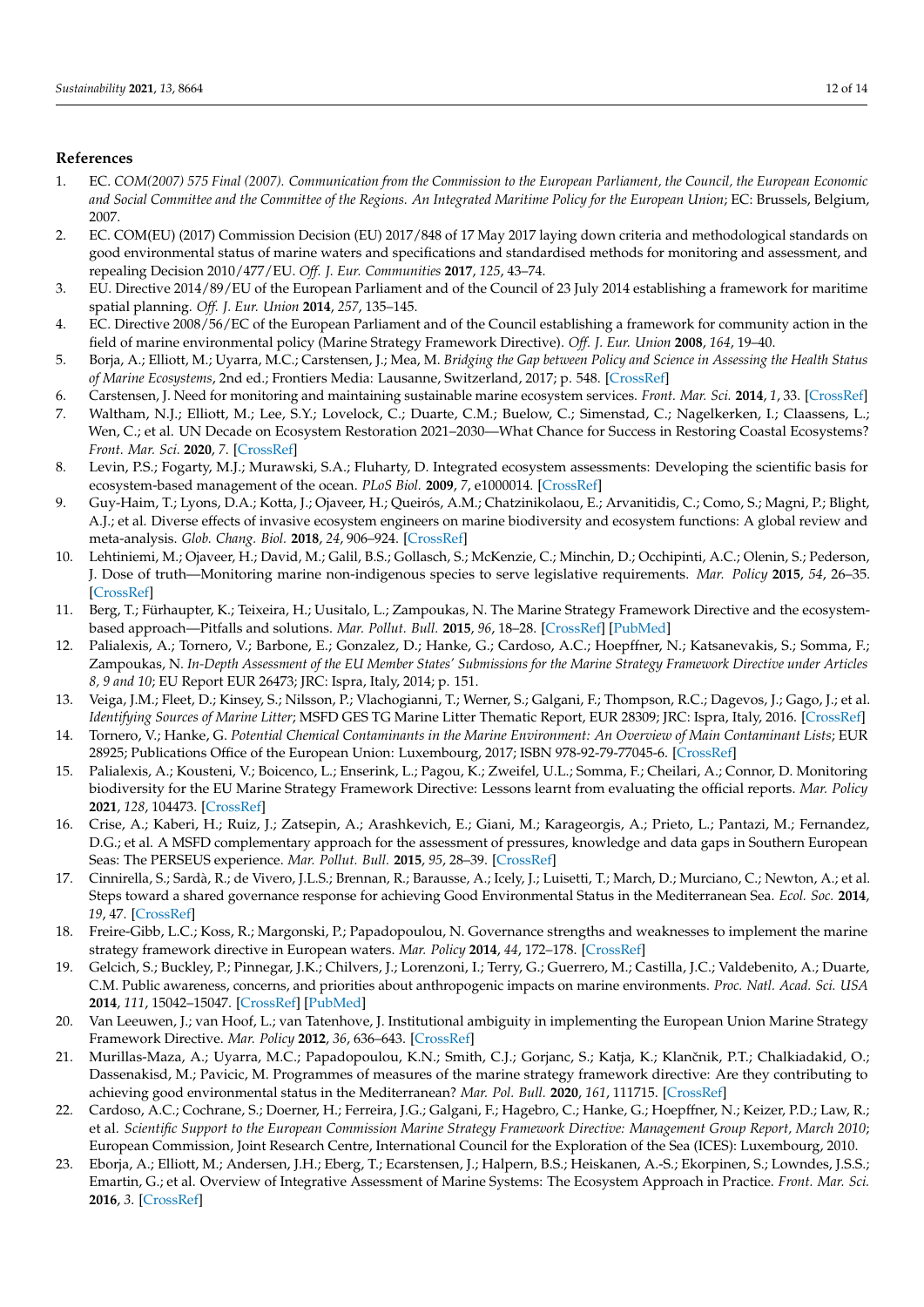- <span id="page-12-0"></span>24. Palialexis, A.; Connor, D.; Damalas, D.; Gonzalvo, J.; Micu, D.; Mitchel, I.; Korpinen, S.; Rees, A.F.; Somma, F. *Indicators for Status Assessment of Species, Relevant to MSFD Biodiversity Descriptor*; EUR 29820 EN; Publications Office of the European Union: Luxembourg, 2019; ISBN 978-92-76-09156-1. [\[CrossRef\]](http://doi.org/10.2760/282667)
- <span id="page-12-1"></span>25. Hummel, H.; Frost, M.; Juanes, J.A.; Kochmann, J.; Bolde, C.F.C.P.; Aneiros, F.; Vandenbosch, F.; Franco, J.N.; Echavarri, B.; Xabier Guinda, X.; et al. A comparison of the degree of implementation of marine biodiversity indicators by European countries in relation to the Marine Strategy Framework Directive (MSFD). *J. Mar. Biol. Assoc. UK* **2015**, *95*, 1519–1531. [\[CrossRef\]](http://doi.org/10.1017/S0025315415000235)
- <span id="page-12-2"></span>26. EC. *COM (2014) 97 Final (2014). Report from the Commission to the Council and the European Parliament. The First Phase of Implementation of the Marine Strategy Framework Directive (2008/56/EC)*; The European Commission's Assessment and Guidance: Brussels, Belgium, 2014.
- <span id="page-12-3"></span>27. Pendleton, L.H.; Beyer, H.; Estradivari, O.; Grose, S.; Hoegh-Guldberg, O.; Karcher, D.B.; Kennedy, E.; Llewellyn, L.; Nys, C.; Shapiro, A.; et al. Disrupting data sharing for a healthier ocean. *ICES J. Mar. Sci.* **2019**, *76*, 1415–1423. [\[CrossRef\]](http://doi.org/10.1093/icesjms/fsz068)
- <span id="page-12-4"></span>28. Lotze, H.K.; Guest, H.; O'Leary, J.; Tuda, A.; Wallace, D. Public perceptions of marine threats and protection from around the world. *Ocean Coast. Manag.* **2018**, *152*, 14–22. [\[CrossRef\]](http://doi.org/10.1016/j.ocecoaman.2017.11.004)
- <span id="page-12-5"></span>29. Piroddi, C.; Akoglu, E.; Andonegi, E.; Bentley, J.W.; Celić, I.; Coll, M.; Dimarchopoulou, D.; Friedland, R.; de Mutsert, K.; Girardin, R.; et al. Effects of nutrient management scenarios on marine food webs: A Pan-European Assessment in support of the Marine Strategy Framework Directive. *Front. Mar. Sci.* **2021**, *8*, 179. [\[CrossRef\]](http://doi.org/10.3389/fmars.2021.596797)
- <span id="page-12-6"></span>30. Hsieh, C.H.; Glaser, S.M.; Lucas, A.J.; Sugihara, G. Distinguishing random environmental fluctuations from ecological catastrophes for the North Pacific Ocean. *Nature* **2005**, *435*, 336–340. [\[CrossRef\]](http://doi.org/10.1038/nature03553)
- 31. Maffucci, F.; Corrado, R.; Palatella, L.; Borra, M.; Marullo, S.; Hochscheid, S.; Lacorata, G.; Iudicone, D. Seasonal heterogeneity of ocean warming: A mortality sink for ectotherm colonizers. *Sci. Rep.* **2016**, *6*, 23983. [\[CrossRef\]](http://doi.org/10.1038/srep23983)
- 32. Boyd, P.W.; Hutchins, D.A. Understanding the responses of ocean biota to a complex matrix of cumulative anthropogenic change. *Mar. Ecol. Prog. Ser.* **2012**, *470*, 125–135. [\[CrossRef\]](http://doi.org/10.3354/meps10121)
- <span id="page-12-7"></span>33. Ottersen, G.; Planque, B.; Belgrano, A.; Post, E.; Reid, P.C.; Stenseth, N.C. Ecological effects of the North Atlantic Oscillation. *Oecologia* **2001**, *128*, 1–14. [\[CrossRef\]](http://doi.org/10.1007/s004420100655)
- <span id="page-12-8"></span>34. Myrberg, K.; Korpinen, S.; Uusitalo, L. Physical oceanography sets the scene for the Marine Strategy Framework Directive implementation in the Baltic Sea. *Mar. Policy* **2019**, *107*, 103591. [\[CrossRef\]](http://doi.org/10.1016/j.marpol.2019.103591)
- <span id="page-12-9"></span>35. Borja, A. Grand challenges in marine ecosystems ecology. *Front. Mar. Sci.* **2014**, *1*, 1. [\[CrossRef\]](http://doi.org/10.3389/fmars.2014.00001)
- <span id="page-12-10"></span>36. Tett, P.; Gowen, R.J.; Painting, S.J.; Elliott, M.; Forster, R.; Mills, D.K.; Bresnan, E.; Capuzzo, E.; Fernandes, T.F.; Foden, J.; et al. Framework for understanding marine ecosystem health. *Mar. Ecol. Prog. Ser.* **2013**, *494*, 1–27. [\[CrossRef\]](http://doi.org/10.3354/meps10539)
- <span id="page-12-11"></span>37. Rossi, V.; Ser-Giacomi, E.; Lopez, C.; Hernández-García, E. Hydrodynamic provinces and oceanic connectivity from a transport network help designing marine reserves. *Geophys. Res. Lett.* **2014**, *41*, 2883–2891. [\[CrossRef\]](http://doi.org/10.1002/2014GL059540)
- 38. Falcini, F.; Palatella, L.; Cuttitta, A.; Nardelli, B.B.; Lacorata, G.; Lanotte, A.S.; Santoleri, R. The role of hydrodynamic processes on anchovy eggs and larvae distribution in the Sicily Channel (Mediterranean Sea): A case study for the 2004 data set. *PLoS ONE* **2015**, *10*, e0123213. [\[CrossRef\]](http://doi.org/10.1371/journal.pone.0123213) [\[PubMed\]](http://www.ncbi.nlm.nih.gov/pubmed/25915489)
- <span id="page-12-12"></span>39. Solanki, H.U.; Prakash, P.; Dwivedi, R.M.; Nayak, S.; Kulkarni, A.; Somvamshi, V.S. Synergistic application of oceanographic variables from multi-satellite sensors for forecasting potential fishing zones: Methodology and validation results. *Int. J. Remote Sens.* **2010**, *31*, 775–789. [\[CrossRef\]](http://doi.org/10.1080/01431160902897833)
- <span id="page-12-13"></span>40. Boon, P.J.; Clarke, S.A.; Copp, G.H. Alien species and the EU Water Framework Directive: A comparative assessment of European approaches. *Biol. Invasions* **2020**, *22*, 1497–1512. [\[CrossRef\]](http://doi.org/10.1007/s10530-020-02201-z)
- <span id="page-12-14"></span>41. McEvoy, S.; Haasnoot, M.; Biesbroek, R. How are European countries planning for sea level rise? *Ocean Coast. Manag.* **2021**, *203*, 105512. [\[CrossRef\]](http://doi.org/10.1016/j.ocecoaman.2020.105512)
- <span id="page-12-15"></span>42. IPCC. *Climate Change 2014: Synthesis Report. Contribution of Working Groups I, II and III to the Fifth Assessment Report of the Intergovernmental Panel on Climate Change*; Pachauri, R.K., Meyer, L.A., Eds.; IPCC: Geneva, Switzerland, 2014; p. 151.
- <span id="page-12-16"></span>43. Millennium Ecosystem Assessment. *Ecosystems and Human Well-Being: Synthesis*; Island Press: Washington, WA, USA, 2005.
- <span id="page-12-17"></span>44. Spash, C.L.; Ryan, A. Economic schools of thought on the environment: Investigating unity and division. *Camb. J. Econ.* **2012**, *36*, 1091–1121. [\[CrossRef\]](http://doi.org/10.1093/cje/bes023)
- <span id="page-12-18"></span>45. Crise, A.; Ribera d'Alcalà, M.; Mariani, P.; Petihakis, G.; Robidart, J.; Iudicone, D.; Bachmayer, R.; Malfatti, F. A conceptual framework for developing the next generation of Marine Observatories (MOBs) for science and society. *Front. Mar. Sci.* **2018**, *5*, 318. [\[CrossRef\]](http://doi.org/10.3389/fmars.2018.00318)
- <span id="page-12-19"></span>46. Cavallo, M.; Elliott, M.; Touza, J.; Quintino, V. Benefits and impediments for the integrated and coordinated management of European seas. *Mar. Policy* **2017**, *86*, 206–213. [\[CrossRef\]](http://doi.org/10.1016/j.marpol.2017.09.035)
- 47. Rossberg, A.G.; Uusitalo, L.; Berg, T.; Zaiko, A.; Chenuil, A.; Uyarra, M.C.; Borja, A.; Lynam, C.P. Quantitative criteria for choosing targets and indicators for sustainable use of ecosystems. *Ecol. Indic.* **2017**, *72*, 215–224. [\[CrossRef\]](http://doi.org/10.1016/j.ecolind.2016.08.005) [\[PubMed\]](http://www.ncbi.nlm.nih.gov/pubmed/28149199)
- <span id="page-12-20"></span>48. Juza, M.; Tintoré, J. Multivariate Sub-Regional Ocean Indicators in the Mediterranean Sea: From Event Detection to Climate Change Estimations. *Front. Mar. Sci.* **2021**, *8*. [\[CrossRef\]](http://doi.org/10.3389/fmars.2021.610589)
- <span id="page-12-21"></span>49. Boffetta, G.; Cencini, M.; Falcioni, M.; Vulpiani, A. Predictability: A way to characterize complexity. *Phys. Rep.* **2002**, *356*, 367–474. [\[CrossRef\]](http://doi.org/10.1016/S0370-1573(01)00025-4)